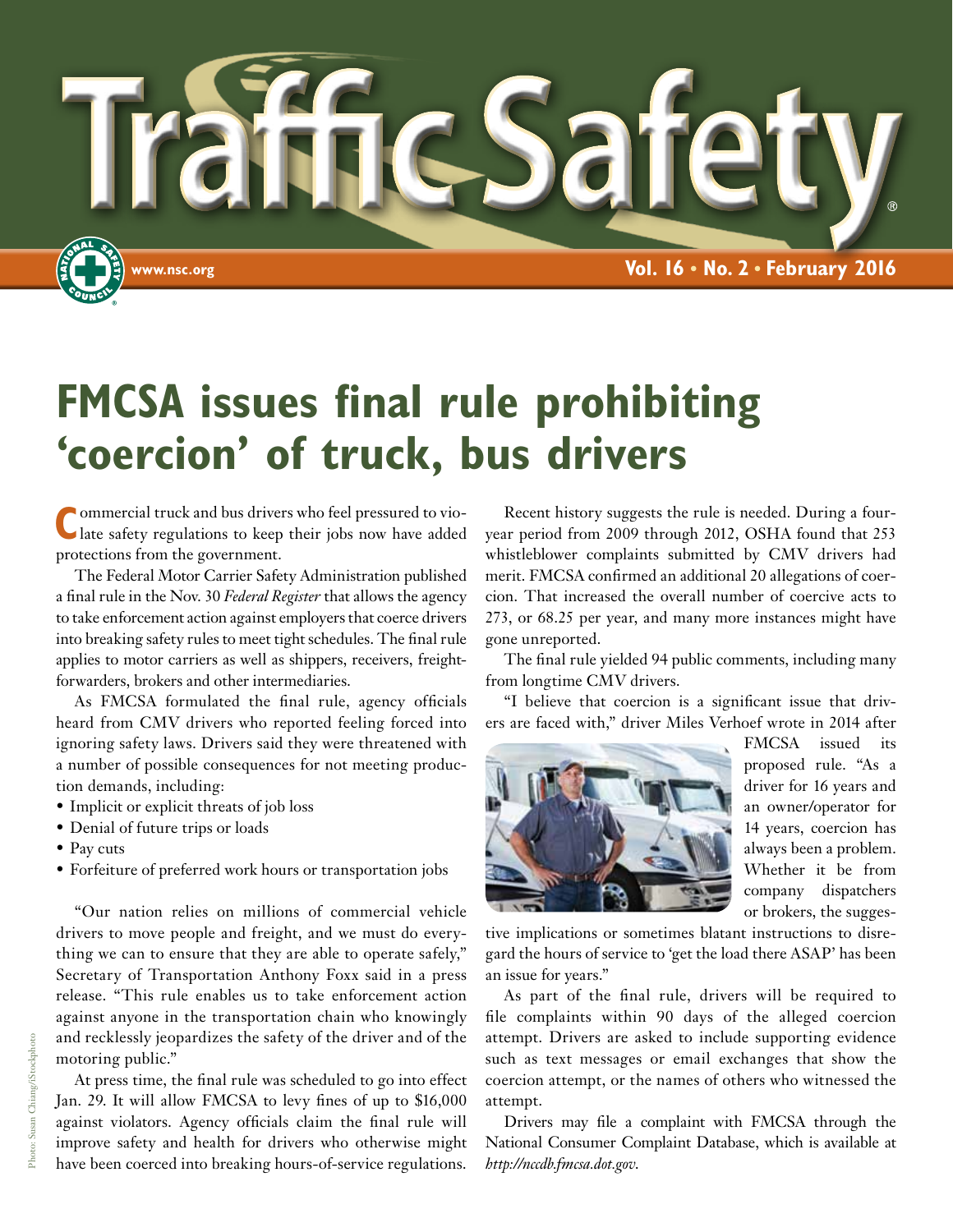### **NEWS BRIEFS**

#### **FMCSA pulls carrier safety data from public website**

Washington – The Federal Motor Carrier Safety Administration no longer will publicly display most information involving motor carriers' safety performances. FMCSA announced the changes – effective immediately – on Dec. 4.

The new policy was required by Congress as part of the long-term transportation funding bill dubbed the FAST Act of 2015.

Although the new law allows FMCSA to continue to display some safety performance data, the agency has decided to pull all information while "appropriate changes are made," according to a press release.

Safety data will continue to be made available to motor carriers and enforcement users who submit proper login information. Any qualified parties who need a personal identification number may submit a request at *www.fmcsa.dot. gov/registration/request-pin-number*.

Although the decision to pull safety information from public view was not



made by FMCSA, transportation officials say the funding bill is important.

"After hundreds of Congressional meetings, two bus tours, visits to 43 states, and so much uncertai-

nty – and 36 short-term extensions – it has been a long and bumpy ride to a long-term transportation bill," Secretary of Transportation Anthony Foxx said in a press release. "It's not perfect, and there is still more left to do, but it reflects

a bipartisan compromise I always knew was possible."

The safety data will be available at *https://tinyurl.com/go9armp*.

#### **Senators oppose nationwide mandate for longer trucks**

WASHINGTON - A majority of senators are opposed to a proposed federal mandate that would permit longer, heavier trucks to operate in every state.

The Senate voted 56-31 on a motion to oppose the mandate for 33-foot double trailers, which initially had been proposed as part of the omnibus funding bill. The five-year spending package was approved Dec. 4 and did not include the mandate. The motion calls for continued research into the safety ramifications of allowing longer double trailers, which may increase full truck lengths to as much as 91 feet (including the cab).



Twelve states already permit longer trucks. However, 38 states do not, and a federal mandate would have taken precedence over state laws. In June, Department of Transportation officials said more time was necessary to measure the safety effects of longer trucks.

Sens. Roger Wicker (R-MS) and Dianne Feinstein (D-CA) led the motion.

"Thirty-eight states say these longer trucks are not safe, and they tell us that they don't want them on the highways and byways," Wicker said in a press release. "I think we should respect their decision. Today's vote against this federal government mandate sends a strong signal that we stand with the overwhelming majority of Americans who do not want to contend with these longer double trucks on their roads."

#### **DOT offers reminder on electronic submission of drug testing forms**

WASHINGTON - The Department of Transportation wants to remind urine test collectors about what constitutes the acceptable use of electronic forms instead of paper forms.

DOT issued a reminder to collectors Nov. 19 about rules pertaining to the electronic Federal Drug Testing Custody and Control Form, also known as an "eCCF." The reminder comes more than six months after a final rule was published in the *Federal Register* that allowed for electronic submissions in certain circumstances.

According to DOT, collectors may submit electronic forms if two requirements are met:

- The employer's laboratory has been approved by the Department of Health and Human Services National Laboratory Certification Program
- The employer has decided on the use of eCCFs

Although paperwork rules have changed, the collection process is the same, DOT said. Likewise, the need to establish effective confidentiality measures remains the same to make sure confidential employee records are not seen by unauthorized individuals.

To read DOT's question-and-answer document about the final rule, visit *http://tinyurl.com/z4k73f2*.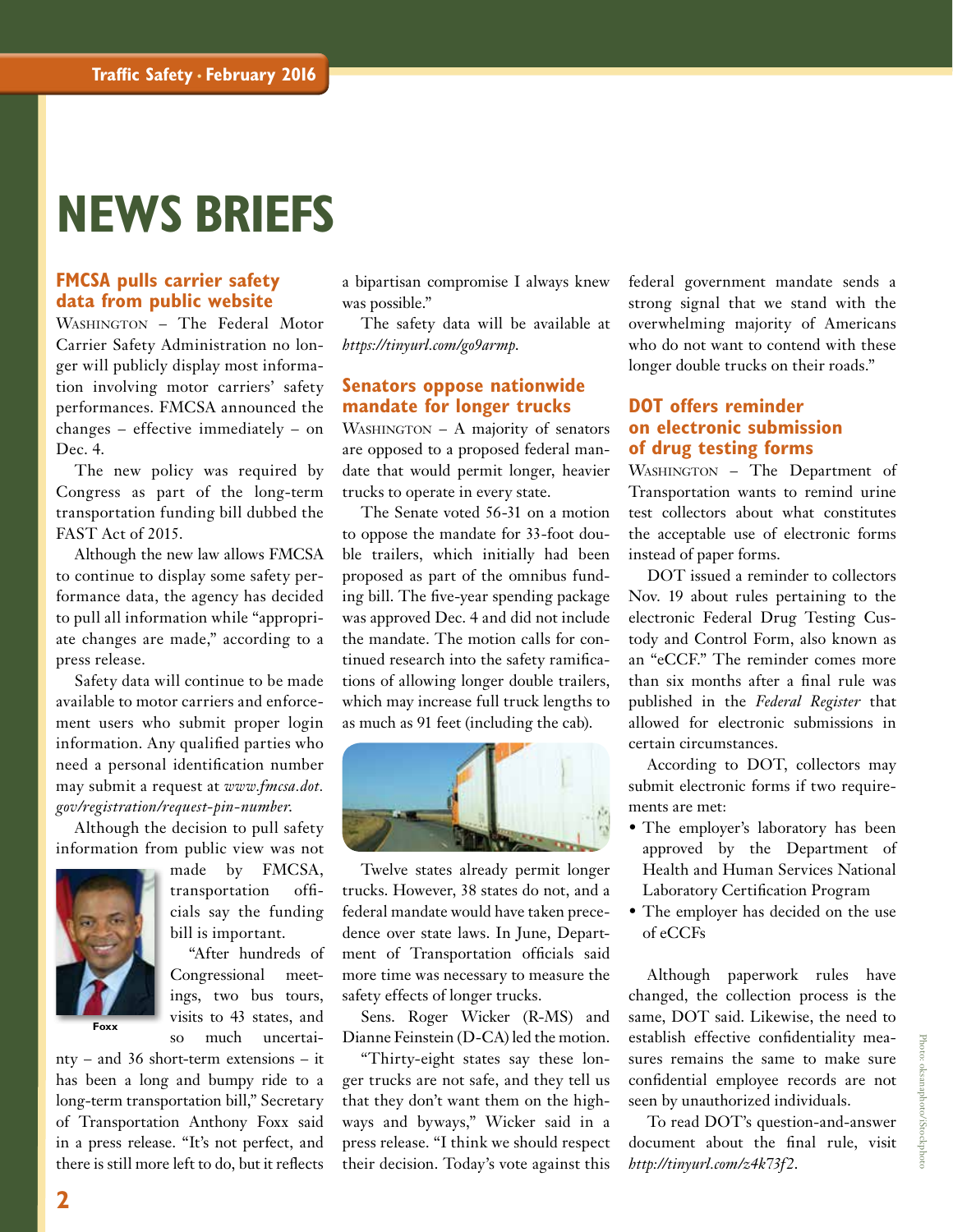# **STATISTICS**

### **Traffic deaths in September 2015 up 10 percent**

*By Kevin T. Fearn*

 **M**otor vehicle deaths in September 2015 totaled 3,300, up 10 percent from the September 2014 total.

Medically consulted motor vehicle injuries for the first nine months of 2015 are estimated to be about 3.4 million, an increase of 23 percent from 2014. Medically consulted injuries are not comparable to previous disabling injury estimates.

The estimated cost of motor vehicle collisions through September is estimated to be about \$230 billion, a 17 percent increase from 2014. The costs include wage and productivity losses, medical expenses, administrative expenses, employer costs, and vehicle damage.

The estimated annual population death rate is 12.0 deaths per 100,000 population, an 8 percent increase from the preliminary 2014 rate of 11.1. The estimated annual mileage death rate is 1.2 deaths per 100 million vehicle miles traveled, unchanged from the preliminary 2014 rate.

#### **Notes to table**

Deaths are reported by state traffic authorities. All figures are preliminary. To ensure proper comparisons, 2013 and 2014 figures cover the same reporting period as those for 2015.

States shown in color had fewer deaths in 2015 than they did in 2014 for the same reporting period.

#### **STATE MOTOR VEHICLE DEATHS, CHANGES AND RATES UNITED STATES, NINE MONTHS, 2013-2015**

|                             |               | <b>DEATHS IDENTICAL PERIODS</b> | <b>PERCENT CHANGES</b> |        |                        |                        |
|-----------------------------|---------------|---------------------------------|------------------------|--------|------------------------|------------------------|
|                             | NO. OF        |                                 |                        |        | 2014<br>T <sub>0</sub> | 2013<br>T <sub>0</sub> |
| <b>STATE</b>                | <b>MONTHS</b> | 2015                            | 2014                   | 2013   | 2015                   | 2015                   |
| <b>TOTAL U.S.</b>           | 9             | 28,190                          | 25,730                 | 26,298 | 10%                    | 7%                     |
| Alabama                     | 9             | 615                             | 610                    | 600    | 1%                     | 3%                     |
| <b>Alaska</b>               | 9             | 47                              | 49                     | 39     | $-4%$                  | 21%                    |
| Arizona                     | 9             | 672                             | 556                    | 642    | 21%                    | 5%                     |
| <b>Arkansas</b>             | 9             | 388                             | 342                    | 357    | 13%                    | 9%                     |
| California                  | 9             | 2,422                           | 2,272                  | 2,218  | 7%                     | 9%                     |
| Colorado                    | 9             | 417                             | 358                    | 361    | 16%                    | 16%                    |
| Connecticut                 | 8             | 6                               | 169                    | 8      | $-5%$                  | $-11%$                 |
| <b>Delaware</b>             | 9             | 86                              | 93                     | 70     | $-8%$                  | 23%                    |
| <b>District of Columbia</b> | 9             | 17                              | 23                     | 23     | $-26%$                 | $-26%$                 |
| Florida                     | 9             | 2,144                           | 1,665                  | 1,674  | 29%                    | 28%                    |
| Georgia                     | 9             | 1,031                           | 844                    | 855    | 22%                    | 21%                    |
| Hawaii                      | 9             | 75                              | 75                     | 80     | 0%                     | $-6%$                  |
| Idaho                       | 9             | 164                             | 155                    | 147    | 6%                     | 12%                    |
| <b>Illinois</b>             | 9             | 751                             | 670                    | 753    | 12%                    | $*%$                   |
| Indiana                     | 9             | 595                             | 515                    | 562    | 16%                    | 6%                     |
| lowa                        | 9             | 247                             | 231                    | 232    | 7%                     | 6%                     |
| Kansas                      | 9             | 258                             | 287                    | 251    | $-10%$                 | 3%                     |
| Kentucky                    | 9             | 531                             | 473                    | 485    | 12%                    | 9%                     |
| Louisiana                   | 9             | 485                             | 481                    | 462    | 1%                     | 5%                     |
| Maine                       | 9             | 2                               | 97                     | 107    | 25%                    | 13%                    |
| Maryland                    | 9             | 369                             | 307                    | 338    | 20%                    | 9%                     |
| <b>Massachusetts</b>        | 9             | 238                             | 240                    | 223    | $-1%$                  | 7%                     |
| Michigan                    | 9             | 724                             | 676                    | 697    | 7%                     | 4%                     |
| Minnesota                   | 9             | 291                             | 264                    | 286    | 10%                    | 2%                     |
| Mississippi                 | 9             | 470                             | 445                    | 416    | 6%                     | 13%                    |
| Missouri                    | 9             | 615                             | 556                    | 552    | 11%                    | 11%                    |
| Montana                     | 9             | 173                             | 149                    | 170    | 16%                    | 2%                     |
| Nebraska                    | 9             | 7                               | 172                    | 165    | $-1%$                  | 4%                     |
| Nevada                      | 8             | 192                             | 185                    | 178    | 4%                     | 8%                     |
| <b>New Hampshire</b>        | 9             | 78                              | 67                     | 94     | 16%                    | $-17%$                 |
| New Jersey                  | 9             | 392                             | 415                    | 395    | $-6%$                  | -1%                    |
| <b>New Mexico</b>           | 9             | 214                             | 257                    | 233    | $-17%$                 | $-8%$                  |
| <b>New York</b>             | 9             | 763                             |                        |        |                        |                        |
| <b>North Carolina</b>       | 9             | 1,030                           | 884                    | 916    | 17%                    | 12%                    |
| North Dakota                | 9             | 102                             | 87                     | 0      | 17%                    | 1%                     |
| Ohio                        | 9             | 830                             | 721                    | 739    | 15%                    | 12%                    |
| <b>Oklahoma</b>             | 6             | 303                             | 319                    | 263    | $-5%$                  | 15%                    |
| Oregon                      | 9             | 335                             | 237                    | 236    | 41%                    | 42%                    |
| Pennsylvania                | 9             | 889                             | 878                    | 913    | $1\%$                  | $-3%$                  |
| Rhode Island                | 9             | 32                              | 35                     | 43     | $-9%$                  | $-26%$                 |
| South Carolina              | 9             | 683                             | 561                    | 556    | 22%                    | 23%                    |
| South Dakota                | 9             | 100                             | 109                    | 102    | $-8%$                  | $-2%$                  |
| <b>Tennessee</b>            | 9             | 696                             | 718                    | 762    | $-3%$                  | $-9%$                  |
| <b>Texas</b>                | 9             | 2,549                           | 2,520                  | 2,529  | $1\%$                  | 1%                     |
| Utah                        | 9             | 210                             | 190                    | 156    | 11%                    | 35%                    |
| Vermont                     | 9             | 41                              | 32                     | 52     | 28%                    | $-21%$                 |
| Virginia                    | 9             | 551                             | 526                    | 521    | 5%                     | 6%                     |
| Washington                  | 9             | 430                             | 352                    | 317    | 22%                    | 36%                    |
| <b>West Virginia</b>        | 9             | 199                             | 173                    | 241    | 15%                    | $-17%$                 |
| Wisconsin                   | 9             | 427                             | 365                    | 396    | 17%                    | 8%                     |
| Wyoming                     | 9             | 113                             | 118                    | 67     | $-4%$                  | 69%                    |